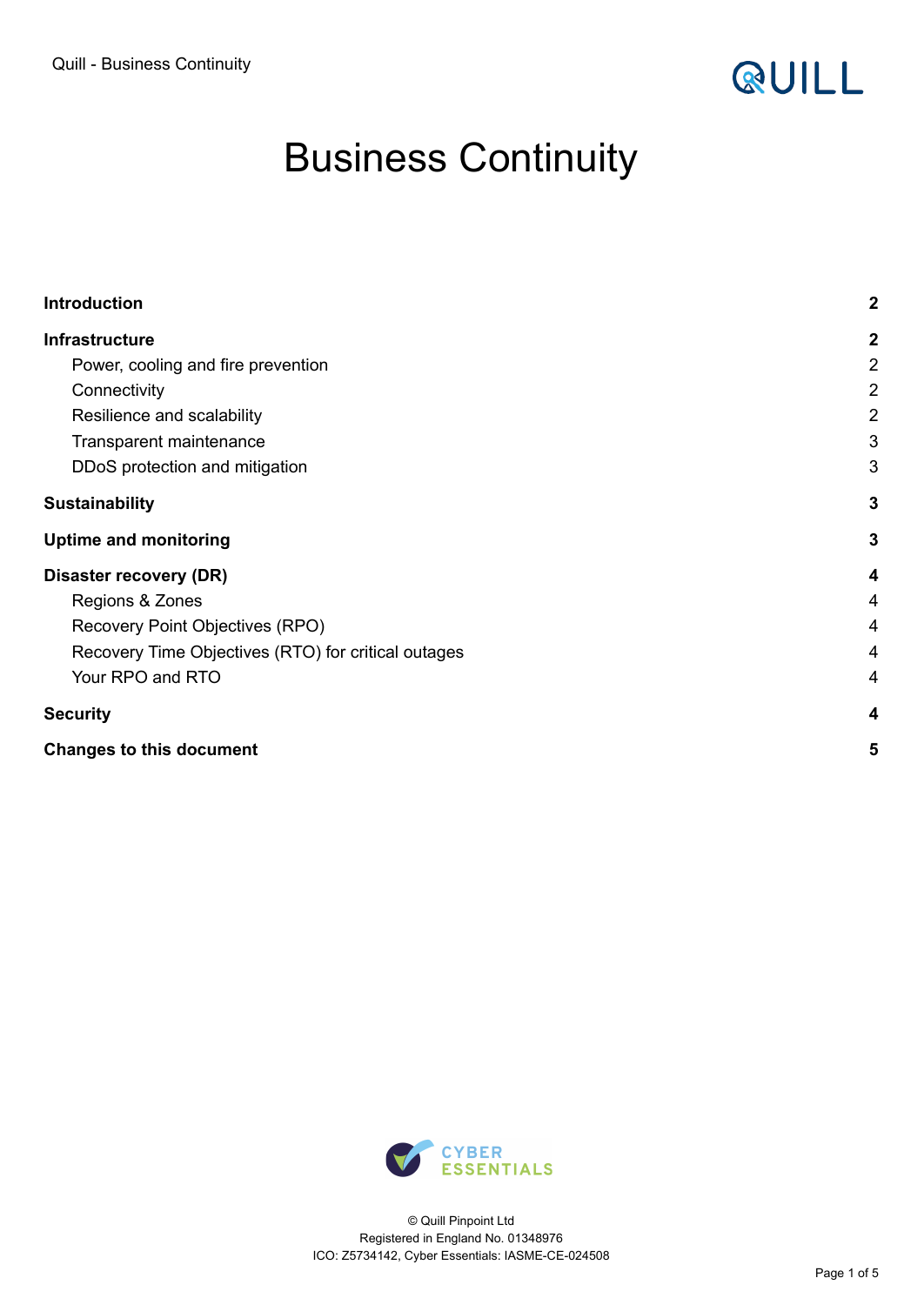# <span id="page-1-0"></span>Introduction

With over 15 years experience designing and delivering robust cloud based software solutions to UK businesses, we've learnt that service-interrupting events can occur at any time. That's why we work hard to ensure we deliver consistent performance so that your business can continue without disruption.

This paper outlines the systems of prevention and recovery that we apply to Quill's suite of cloud software products and services.

### <span id="page-1-1"></span>**Infrastructure**

To ensure **fast, scalable and consistent** performance, Quill's core server infrastructure is built on Google Cloud Platform (GCP) **London UK region**, which is divided into three isolated zones each with independent power, cooling, networking and control planes - effectively three data centres in one - with Quill's servers distributed across these zones.

#### <span id="page-1-2"></span>Power, cooling and fire prevention

Redundant power systems, diesel engine backup generators, cooling systems, fire detection and suppression equipment and remote monitoring are all employed to keep things running **24x7** and ensure uninterrupted services.

#### <span id="page-1-3"></span>**Connectivity**

As **Premium Tier** clients, our services are delivered over GCP's well-provisioned, low latency, highly reliable network: with at least three independent paths between any two locations on the network to ensure that traffic flows even in the event of a disruption.

#### <span id="page-1-4"></span>Resilience and scalability

Quill's server resources are load balanced across three zones to provide a **highly available** service and we can quickly **scale up** when demand increases to prevent any degradation in performance to existing customers.

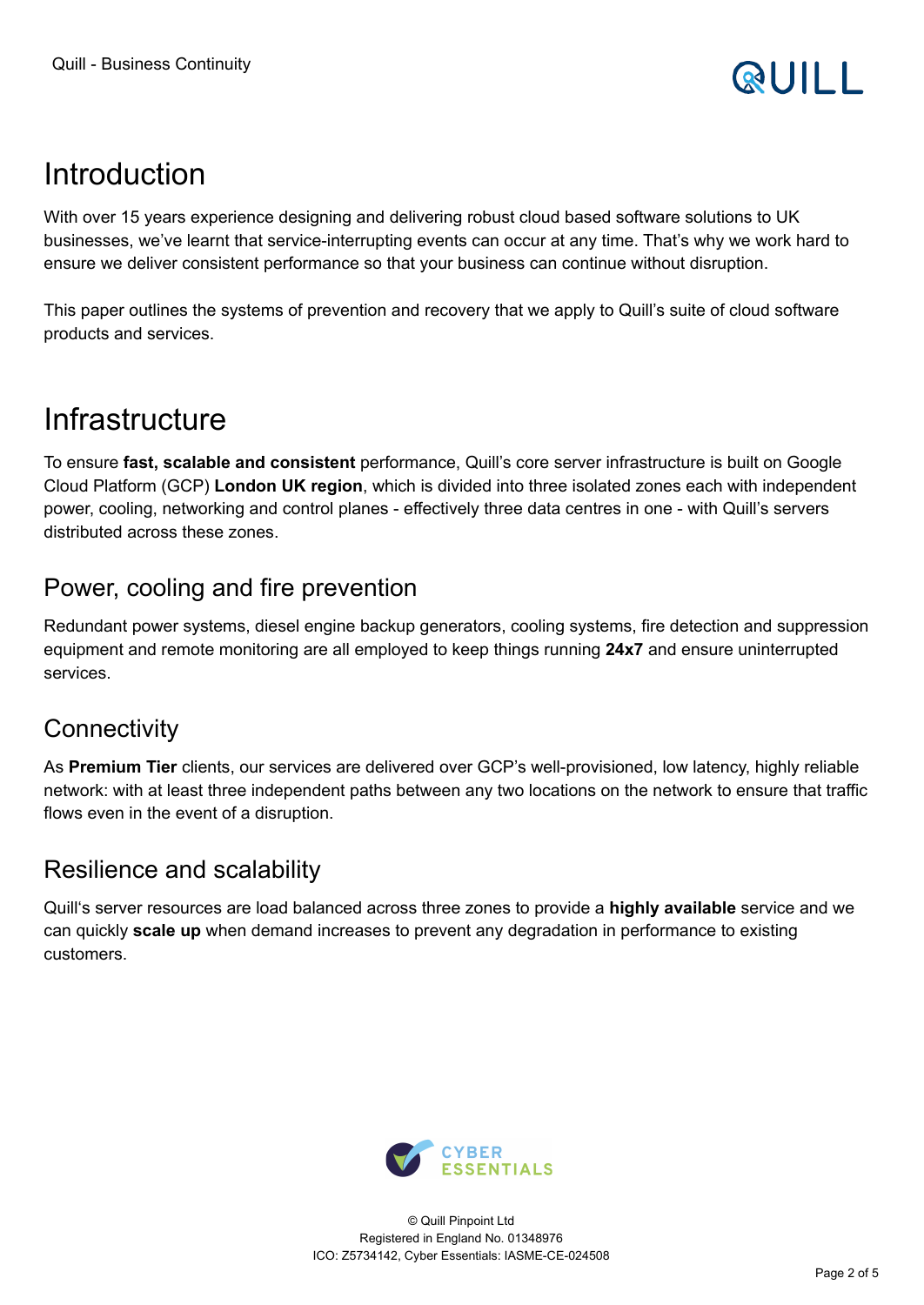

#### <span id="page-2-0"></span>Transparent maintenance

**Live migration** ensures there is no disruption to Quill's systems when GCP scheduled maintenance work occurs, such as: firmware or operating system upgrades, hardware replacements, network or power grid maintenance etc. This is automatic and transparent.

#### <span id="page-2-1"></span>DDoS protection and mitigation

Our software and network architecture is designed with best practices in mind such as: proxy based load balancing; API rate limiting; and the ability to quickly scale up. This, in addition to other GCP features, ensures our architecture is as resilient to Distributed Denial of Service attacks as possible.

### <span id="page-2-2"></span>**Sustainability**

At Quill, we strive to reduce our environmental impact and choose Suppliers that support that ethos. GCP is committed to **carbon neutral** operations and purchases enough renewable energy to match or exceed consumption for all of its operations globally.

## <span id="page-2-3"></span>Uptime and monitoring

Quill targets an overall Service Level Objective uptime of 99.5% in any given month, subject to proper operation of the customer's IT environment, save in cases of planned maintenance or force majeure events.

We use a combination of monitoring methods including: **real time metrics** that show us the current health of our services; **automated alerts** when certain thresholds are exceeded; and **historic analysis** to identify trends or unusual activity.

Please note that we reserve the right to schedule planned "maintenance windows" from time to time (outside of normal working hours) to perform routine checks or updates. We notify our customers in advance of any planned maintenance windows, specifying start/end times.

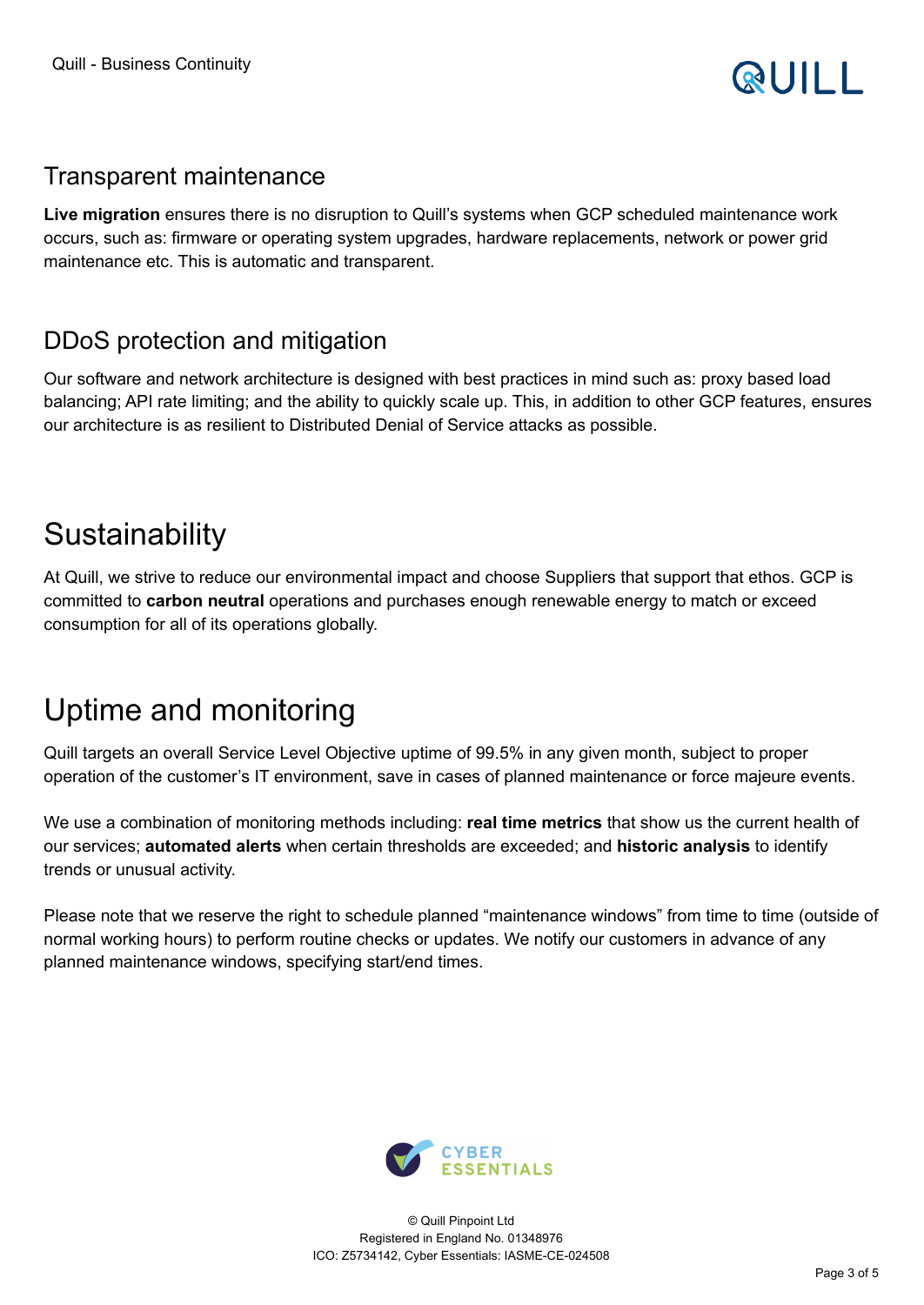# <span id="page-3-0"></span>Disaster recovery (DR)

<span id="page-3-1"></span>The multi-regional and multi-zonal nature of our GCP infrastructure forms the core of our DR planning.

#### Regions & Zones

We will always default to the GCP **London UK region** except in extreme circumstances where we may utilise an alternative region e.g. within the EEA.

### <span id="page-3-2"></span>Recovery Point Objectives (RPO)

Data backups are taken hourly, daily (overnight) and, in the case of Interactive Accounts, prior to month-end completion. All backups are stored **cross-regionally** (within EEA) and **multi-versioned** using **encryption-at-rest** throughout.

### <span id="page-3-3"></span>Recovery Time Objectives (RTO) for critical outages

We target a best endeavours RTO of four (4) consecutive working hours to resolve critical outages, from the point where our monitoring mechanisms detect the issue; save for where the outage is planned maintenance, force majeure, or any other exceptions as detailed in your service agreement.

For the purpose of this document, we are defining a "critical outage" as an extreme disruption incident affecting all Quill customers across multiple services.

Our UK based Support team handles other more general issues or those affecting specific users that are reported directly by customers. The team can be contacted by email: [support@quill.co.uk](mailto:support@quill.co.uk) or by phone: 0161 236 2910 (option 1) during normal working hours.

### <span id="page-3-4"></span>Your RPO and RTO

When calculating your own RPO/RTO numbers for your business, please consider all suppliers that your operation depends on, such as telecoms & internet providers, IT equipment support providers, banking IT systems, third party case or document management systems etc., in addition to Quill's services.

## <span id="page-3-5"></span>**Security**

Please see our sister "Spotlight on Security" document for further details.